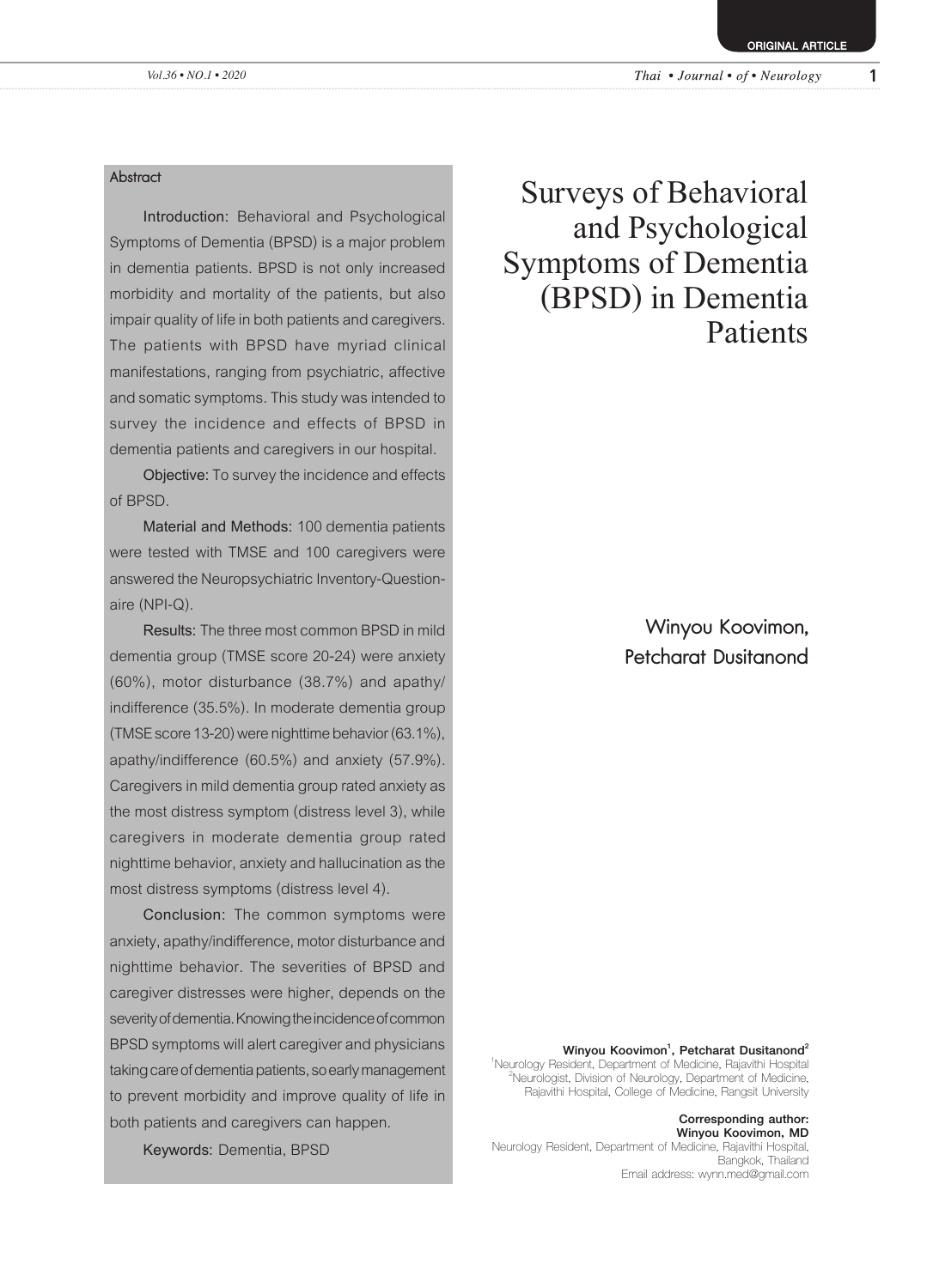## Introduction

Dementia resulted from declining of cognitive functions, which interferes with a person's daily life and activities. $^{\rm 1}$  The symptoms of dementia ranging from mild degree such as attention deficit to more severe degree, which the patients cannot perform basic activities of daily living (ADLs). While forgetfulness is the main problem that caregivers recognize, there are many other cognitive problems such as abnormal in perception, concentration, calculation, planning, reasoning, making decision and language that play an important role in this degenerative disease. Apart from these, there are many affective symptoms in dementia patients, such as depression, anxiety, apathy, delusion, hallucination, agitation, aggression, dysphoria, elation, disinhibition, irritability, and problem with eating and appetite. These symptoms called Behavioral and Psychological Symptoms in Dementia (BPSD), which impact on quality of life, morbidity, mortality and suicidal attempt risk of the patients and quality of life of the caregivers. $2-4$ 

Many dementia patients have been visited neurology clinic at Rajavithi hospital. We performed history taking, complete physical and neurological examination, mental status examination, laboratory and brain imaging for diagnosis and plan of management for each patient, but we only had a little time for complete evaluation about affection, behavior and social aspects of the patients. This study aims to survey the incidence of BPSD and their effects on the patients and caregivers. Knowledge of the incidence and common symptoms of BPSD may help patients, caregivers and physicians aware of the problems and can cope with these symptoms appropriately.

### **Objectives**

1. To survey the BPSD symptoms in dementia patients

2. To survey the effect of BPSD to the caregivers

# Materials and Methods

#### **Study design**

A retrospective descriptive study was done in 2550-2561. Total 100 patients and 100 caregivers were recorded. Basic patient profiles, BPSD severity and effect on the caregivers were recorded. Basic patient profile record form includes sex, age, education level, underlying disease, current medications and TMSE score. Severity of dementia was categorized by TMSE score, which patients who got score of 20-24 were in mild dementia group, and patients who got score of 13-20 were in moderate dementia group. NPI-Q was used for evaluate BPSD symptoms of the patients including apathy, anxiety, agitation or aggression, depression, motor disturbance, elation or euphoria, delusion, hallucination, disinhibition and irritability or lability, and evaluate the caregivers' distresses.

#### **Characteristics of study samples**

The patients who were diagnosed with dementia, age at least 60 years, and graduated at least high school were included. The patients who were diagnosed with delirium or had severe dementia that cannot communicate were excluded.

#### **Statistical analysis**

Descriptive statistics were used to quantitatively describe the features of our data, and the data were showed in number, percentage, and bar charts.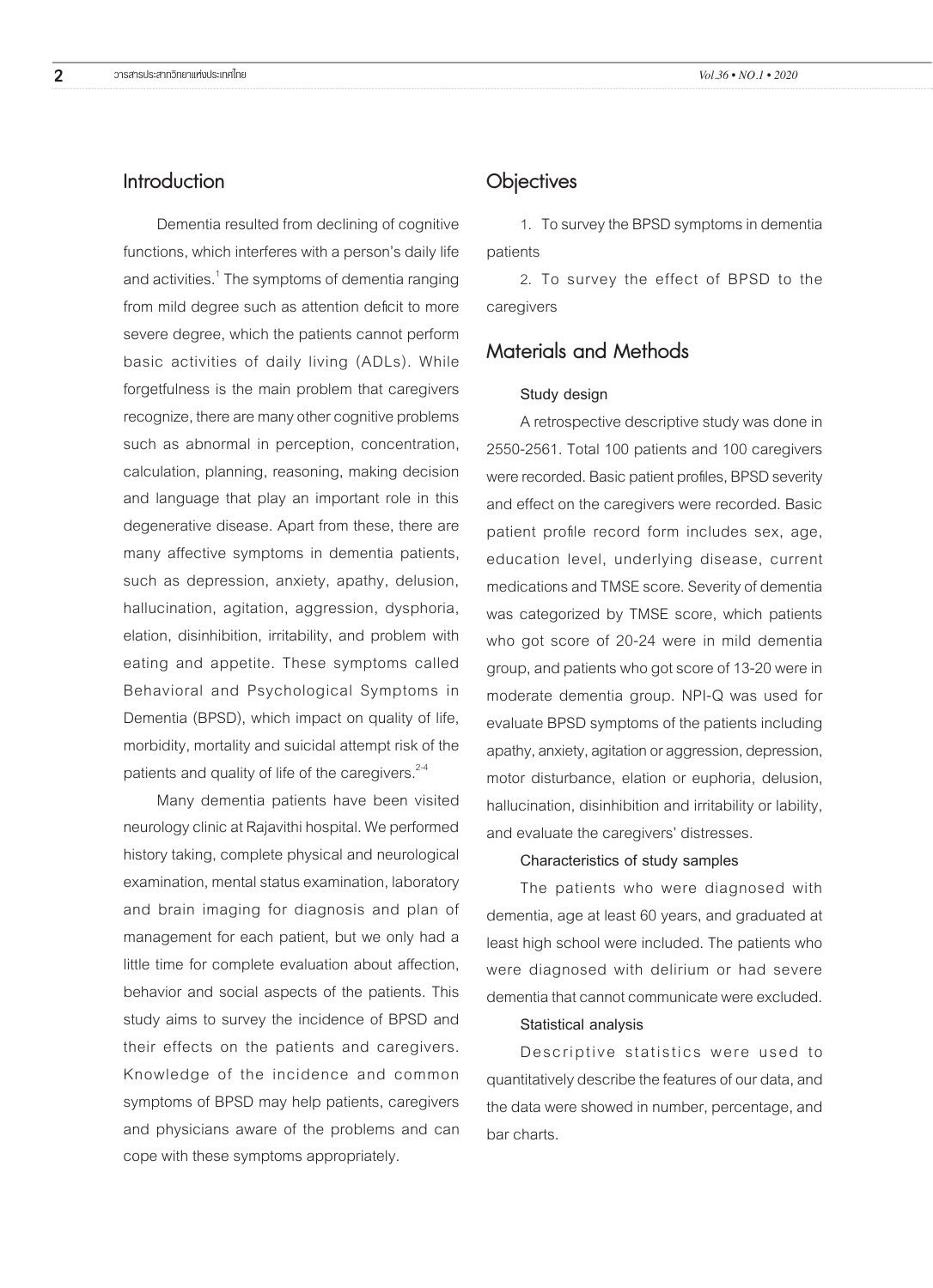## **Results**

Basic patient profiles were sex, age, graduation level, underlying disease, current medications and TMSE score which categorized patients into two groups, mild and moderate dementia.

We reported total 100 patients, 62 patients were in mild dementia group and 38 patients were in moderate dementia group. In mild dementia group, male to female ratio were 29:33, mean age was 69.6 years old and mode TMSE score was 23. In moderate dementia group, male to female ratio were 18:20, mean age was 71.4 years old and mode TMSE score was 17. The three most common underlying diseases were hypertension (79 cases), diabetes (47 cases) and dyslipidemia (36 cases). The basic patient profile was shown in Table 1.

BPSD symptoms in each dementia group were shown in Table 2. In mild dementia group we found all BPSD symptoms except delusion. The BPSD symptoms were hallucination (17.7%), agitation or aggression (9.7%), depression or dysphoria (21%), anxiety (60%), elation or euphoria (8%), apathy or indifference (35.5%), disinhibition (8.1%), irritability

or lability (9.7%), motor disturbance (38.7%), nighttime behaviors (16.1%), appetite or eating (3.2%). In moderate dementia group we found delusion (18.4%), hallucination (44.7%), agitation or aggression (15.8%), depression or dysphoria (31.6%), anxiety (57.9%), elation or euphoria (10.5%), apathy or indifference (60.5%), disinhibition (29%), irritability or lability (23.7%), motor disturbance (39.5%), nighttime behaviors (63.1%), appetite or eating (10.5%). The three most common BPSD in mild dementia group were anxiety, motor disturbance and apathy or indifference which were 60%, 38.7% and 35.5% respectively (Chart 1). The three most common BPSD in moderate dementia group were nighttime behavior, apathy or indifference and anxiety was 63.1%, 60.5% and 57.9% respectively (Chart 2). The most distress symptom to the caregivers in mild dementia group was anxiety which was in level 3 distress (moderate distress) (Chart 3), while in the moderate dementia group were nighttime behavior, anxiety and hallucination, which were in level 4 distress (severe distress) (Chart 4).

|                       | Mild dementia  | Moderate dementia |
|-----------------------|----------------|-------------------|
| Number (Male: Female) | 62 (29:33)     | 38 (18:20)        |
| Age                   | 69.6 (64-82)   | 71.4 (62-88)      |
| <b>TMSE</b> score     | 23 (20-24)     | $17(13-20)$       |
| Underlying disease    |                |                   |
| Hypertension          | 47             | 32                |
| Diabetes mellitus     | 26             | 21                |
| Dyslipidemia          | 22             | 14                |
| Gout                  | $\mathfrak{D}$ | $\Omega$          |
| OA knee               | $\overline{0}$ | 4                 |

#### **Table 1** Patient basic profiles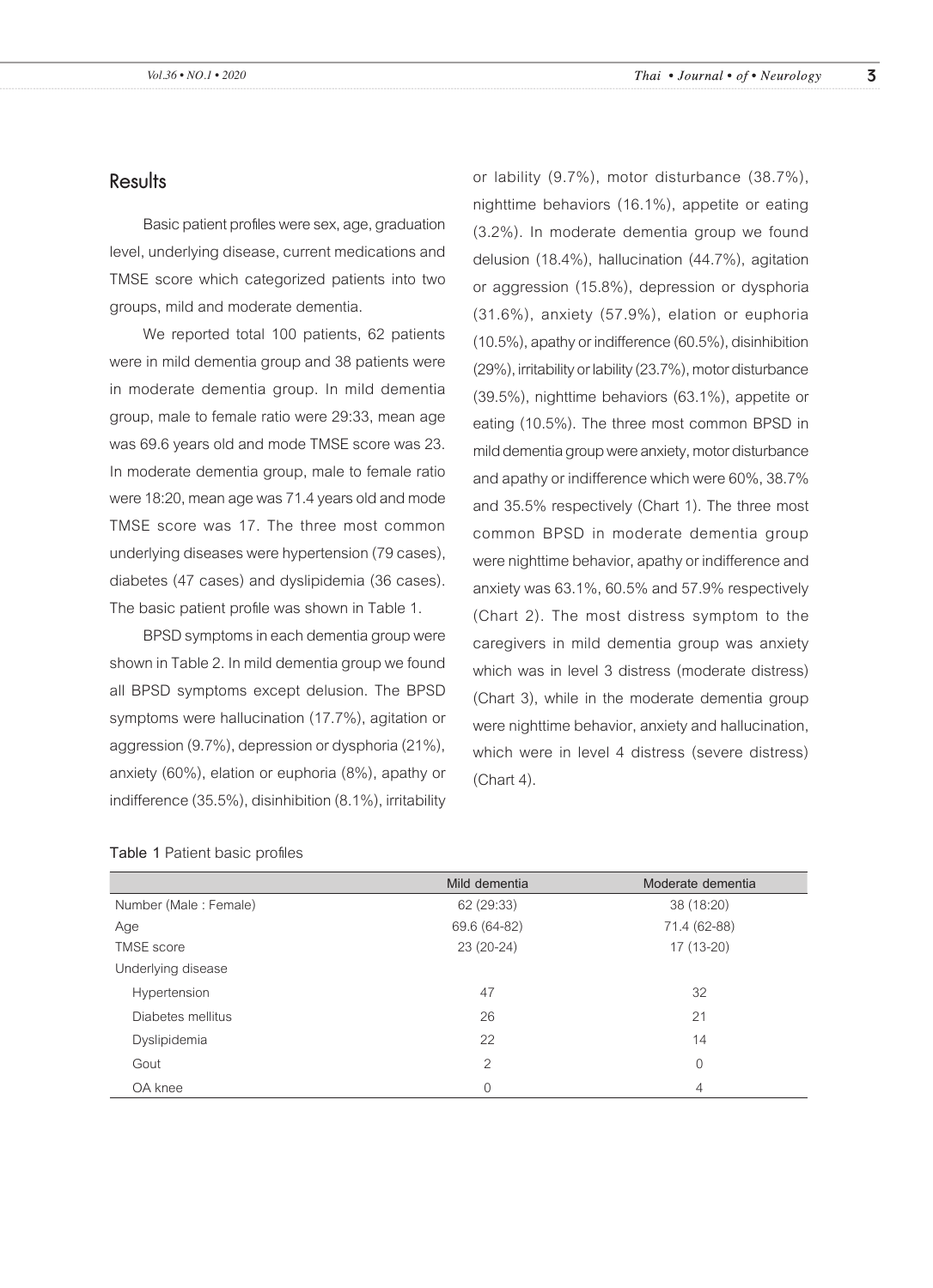#### **Table 2** NPI-Q result

|                      |      |           | <b>SEVERITY</b>           |                | Percent        | <b>DISTRESS</b>     |                           |                |                |                           |                |                |
|----------------------|------|-----------|---------------------------|----------------|----------------|---------------------|---------------------------|----------------|----------------|---------------------------|----------------|----------------|
| Symptoms             |      | <b>NO</b> | $\mathbf{1}$              | $\overline{2}$ | $\mathfrak{B}$ | affected            | $\boldsymbol{0}$          | $\mathbf{1}$   | $\overline{2}$ | 3                         | $\overline{4}$ | $\overline{5}$ |
| Delusion             | mild | 62        |                           |                |                | $\mathsf{O}\xspace$ |                           |                |                |                           |                |                |
|                      | mod  | 31        |                           | $\overline{7}$ |                | 18.4                |                           | $\overline{2}$ | $\overline{2}$ | 3                         |                |                |
| Hallucination        | mild | 51        | 11                        |                |                | 17.7                | 11                        |                |                |                           |                |                |
|                      | mod  | 21        | $\mathbf{1}$              | 12             | $\overline{4}$ | 44.7                |                           | $\mathbf{1}$   | 9              | 5                         | $\overline{c}$ |                |
| Agitation            | mild | 56        | $\,6$                     |                |                | 9.7                 | $\overline{c}$            | $\overline{4}$ |                |                           |                |                |
| or Aggression        | mod  | 32        | 1                         | 5              |                | 15.8                |                           | $\overline{c}$ | $\overline{4}$ |                           |                |                |
| Depression           | mild | 49        | 13                        |                |                | 21                  | $8\,$                     | 5              |                |                           |                |                |
| or Dysphoria         | mod  | 26        | $\overline{7}$            | 5              |                | 31.6                |                           | 5              | $\,$ 6 $\,$    | $\mathbf{1}$              |                |                |
| Anxiety              | mild | 25        | 17                        | 18             | $\overline{2}$ | 60                  |                           | 14             | 12             | 11                        |                |                |
|                      | mod  | 16        | 8                         | 9              | 5              | 57.9                |                           | 10             |                | 8                         | $\overline{4}$ |                |
| Elation              | mild | 57        |                           | 5              |                | 8                   | 5                         |                |                |                           |                |                |
| or Euphoria          | mod  | 34        | $\ensuremath{\mathsf{3}}$ | $\mathbf{1}$   |                | 10.5                | $\overline{2}$            | $\overline{2}$ |                |                           |                |                |
| Apathy               | mild | 40        | 8                         | 14             |                | 35.5                | 16                        | $\,$ 6 $\,$    |                |                           |                |                |
| Indifference         | mod  | 15        | 8                         | 13             | $\overline{c}$ | 60.5                |                           | $\overline{4}$ | 16             | $\ensuremath{\mathsf{3}}$ |                |                |
| <b>Disinhibition</b> | mild | 57        | 5                         |                |                | 8.1                 | 3                         | $\overline{2}$ |                |                           |                |                |
|                      | mod  | 27        | 5                         | $\,$ 6 $\,$    |                | 29                  | 5                         | $\overline{2}$ | $\overline{4}$ |                           |                |                |
| Irritability         | mild | 56        | $\overline{4}$            | $\overline{2}$ |                | 9.7                 | 5                         | $\mathbf{1}$   |                |                           |                |                |
| or Lability          | mod  | 29        | $\overline{4}$            | 5              |                | 23.7                | $\overline{c}$            | $\overline{4}$ | 3              |                           |                |                |
| Motor disturbance    | mild | 38        | $\,8\,$                   | 11             | 5              | 38.7                | 19                        | 5              |                |                           |                |                |
|                      | mod  | 23        | $\sqrt{2}$                | $\,$ 6 $\,$    | $\overline{7}$ | 39.5                | $\ensuremath{\mathsf{3}}$ | $\,6\,$        | $\,$ 6 $\,$    |                           |                |                |
| Nighttime Behaviors  | mild | 52        | 8                         | $\overline{2}$ |                | 16.1                | $\mathcal{G}% _{0}$       | $\mathbf{1}$   |                |                           |                |                |
|                      | mod  | 14        | 4                         | 13             | $\overline{I}$ | 63.1                | $\overline{2}$            | 9              | 3              | 6                         | $\overline{4}$ |                |
| Appetite             | mild | 60        | $\sqrt{2}$                |                |                | 3.2                 | $\overline{c}$            |                |                |                           |                |                |
| or Eating            | mod  | 34        | $\overline{4}$            |                |                | 10.5                | $\mathfrak{Z}$            | $\mathbf{1}$   |                |                           |                |                |



**Chart 1** Severity of the symptoms in mild group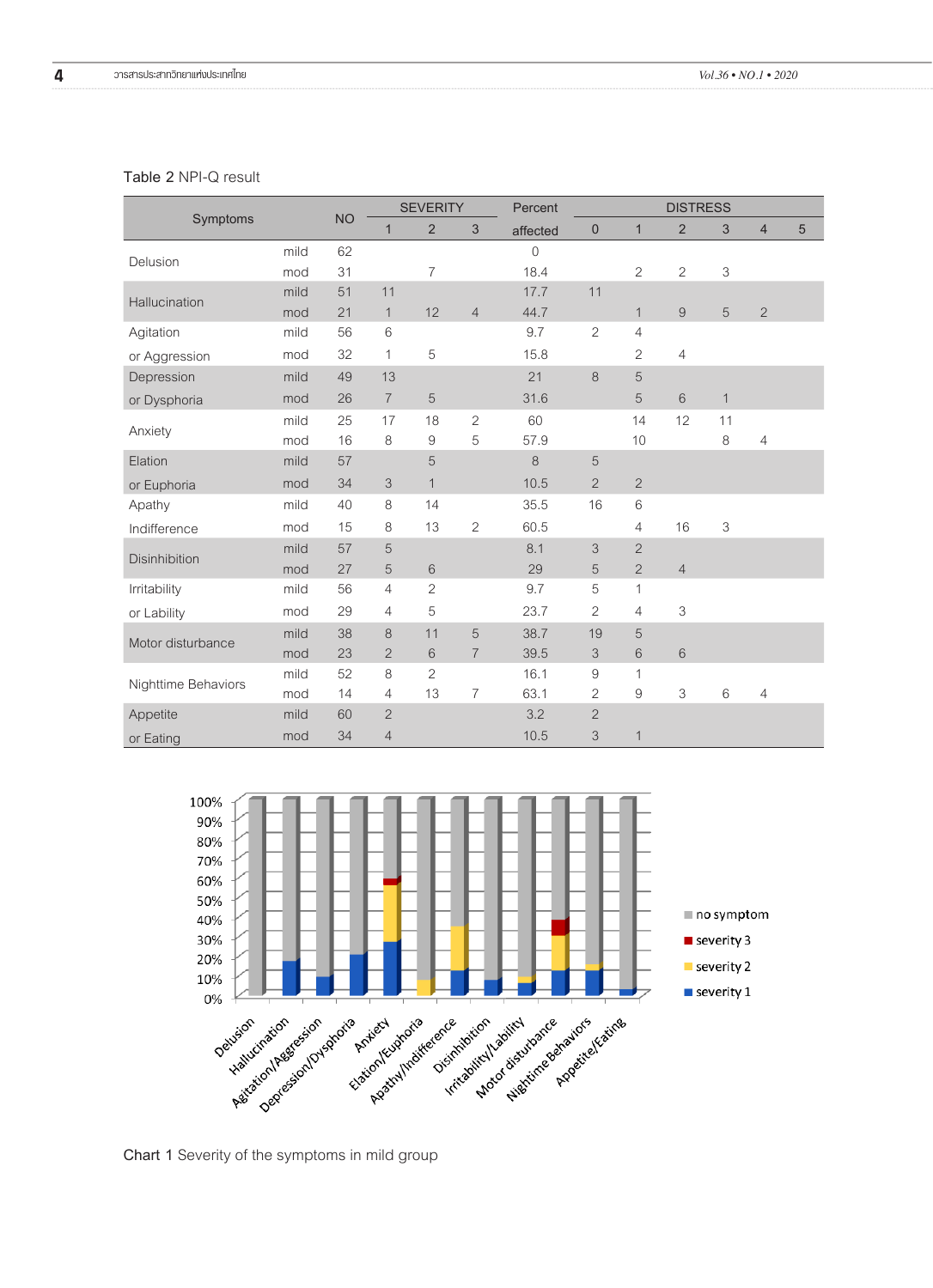

**Chart 2** Severity of the symptoms in moderate group



**Chart 3** Distress of the symptoms to caregiver in mild group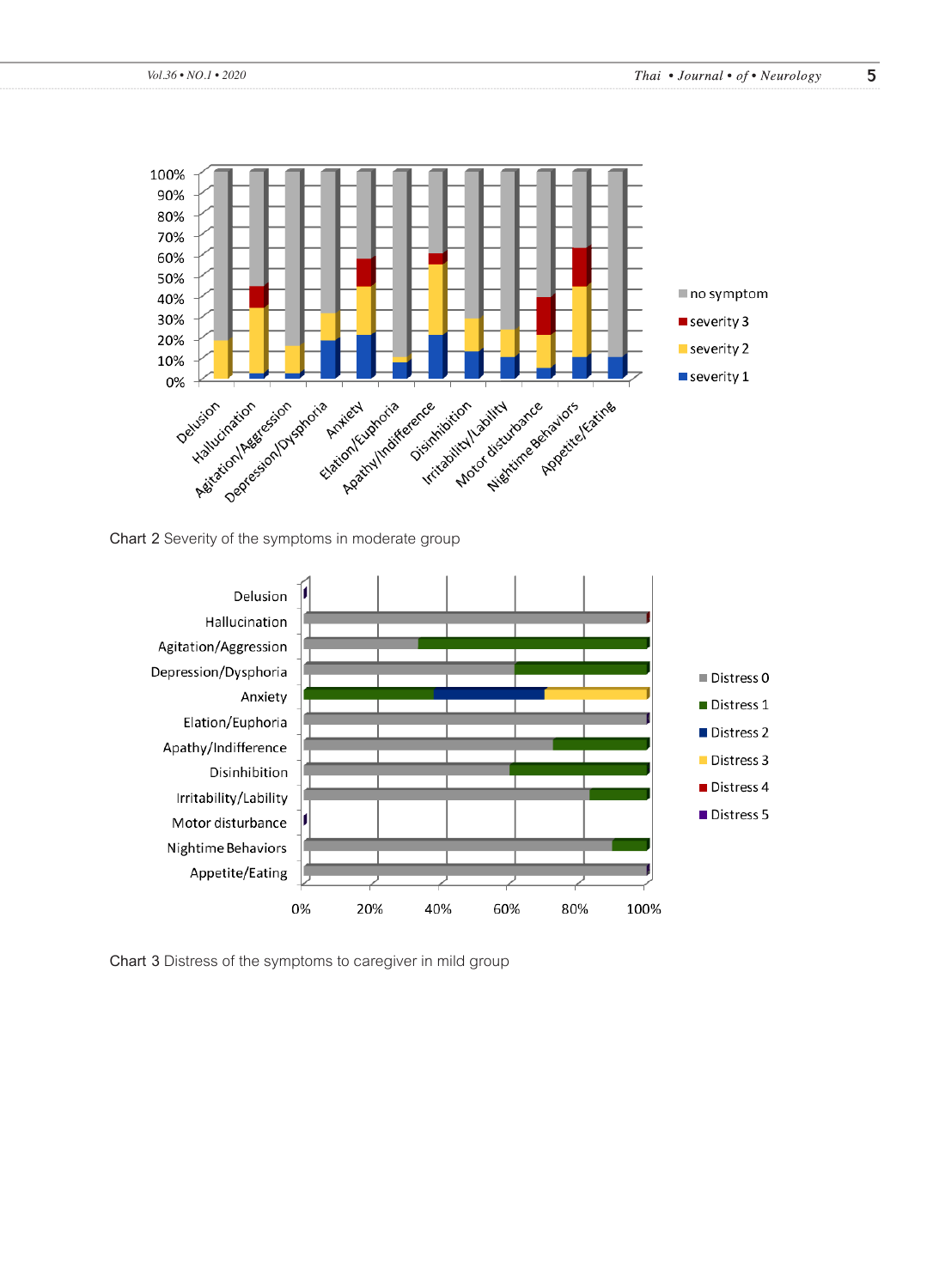

**Chart 4** Distress of the symptoms to caregiver in moderate group

# **Discussion**

In the patient's viewpoint, the most severe symptom in mild dementia group were anxiety and motor disturbance while in moderate dementia group were motor disturbance, night time behavior, anxiety, hallucination and apathy or indifference. We also found that more BPSD symptoms happened when the severity of dementia progressed. The reason that delusion was not found in mild dementia group may be that the patients still can perceive things, think, speak and feel normally. BPSD symptoms varied in both type of symptoms and severity, which may be explained by multiple factors such as rate of neuronal degeneration, baseline brain activity, intervention and management to delay degenerative process including medications, brain-training game and family/social support.

In the caregiver's viewpoint, the most distress symptom in mild dementia group was anxiety, while in moderate dementia group were anxiety,

hallucination and nighttime behavior. The more severe dement patients causing the more distress to the caregivers. The caregivers feel that the BPSD symptoms causing them problem when they interfere with their quality of life. For example, anxiety caused minimal distress if it was shown in the form of frequent sigh. On the other hand, anxiety in the form of frequent asking, yelling or excessive need for caregiver to stay with them all the time will cause more distress to the caregiver. Delusion in the patients who worry that some strangers will steal their stuffs was less distress than delusion in the patients who hide everything and cannot remember where they were. Nighttime behaviors were one of the most frequent distressing symptoms because it interrupted the caregiver' samount of sleep and it took quite some times to get the patients back to sleep again.

From the results of this study, we conclude that BPSD symptoms were worsen as the severity of cognitive decline progressed. The patients with